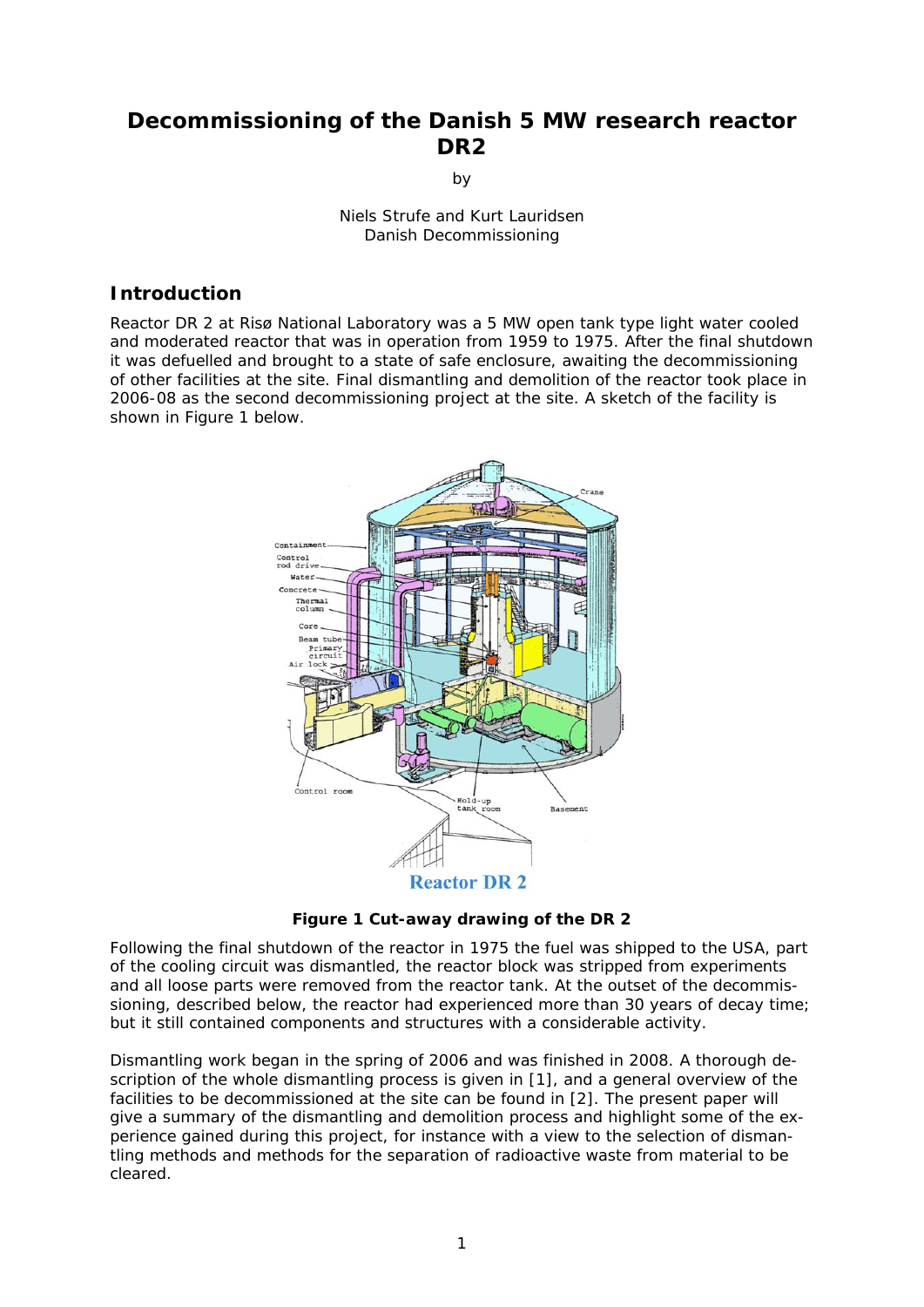## **Decommissioning approach**

Selection of decommissioning methods started when the first overall plan [\[2\]](#page-7-1) was drafted for decommissioning of all nuclear facilities at the site. A much more detailed planning was made in the project description put forward for approval by the nuclear regulatory authorities and when setting up the budget to be approved by the Parliament's Finance Committee. But the selection of precise approaches and tools to be used in the individual decommissioning operations to some extent was made during the detailed preparation of these operations. The general approach by Danish Decommissioning is to do as much of the dismantling of active components as possible with our own staff and only to call in external contractors for work that involves little or no radioactivity. This was also the case in the DR 2 project, although demolition of the biological shield did cause some minor radiation doses to contractor personnel.

## **Dismantling of remaining active components**

The cross-section shown in [Figure 2](#page-1-0) illustrates the remaining active components and shows the exposure rates in selected points. There were eight curved irradiation tubes ("S" and "R" tubes) that went down into the core region from the balcony, and eight horizontal beam tubes. The inner parts of these tubes still contained activity above clearance levels. But the major radiation sources and those requiring some attention during dismantling were the fuel element grid plate and thermo elements placed in the nose of the thermal column. The dose rate measurements were made as part of a characterisation project [[3](#page-7-2)] carried out some years before start of the decommissioning.



<span id="page-1-0"></span>**Figure 2 Cross-section of the reactor block and thermal column showing radiation levels measured with TL-dosimeters in the spring of 2001.** 

### **Removal of "S"- and "R" tubes**

The photo in [Figure 3](#page-2-0) shows the internals seen from above just prior to the start of dismantling. The curved "S" and "R" irradiation tubes could be pulled out fairly easy by hand, as illustrated in [Figure 4](#page-2-1). Only the inner one metre or so had to be cut off and disposed of as radioactive waste. The horizontal beam tubes were somewhat more difficult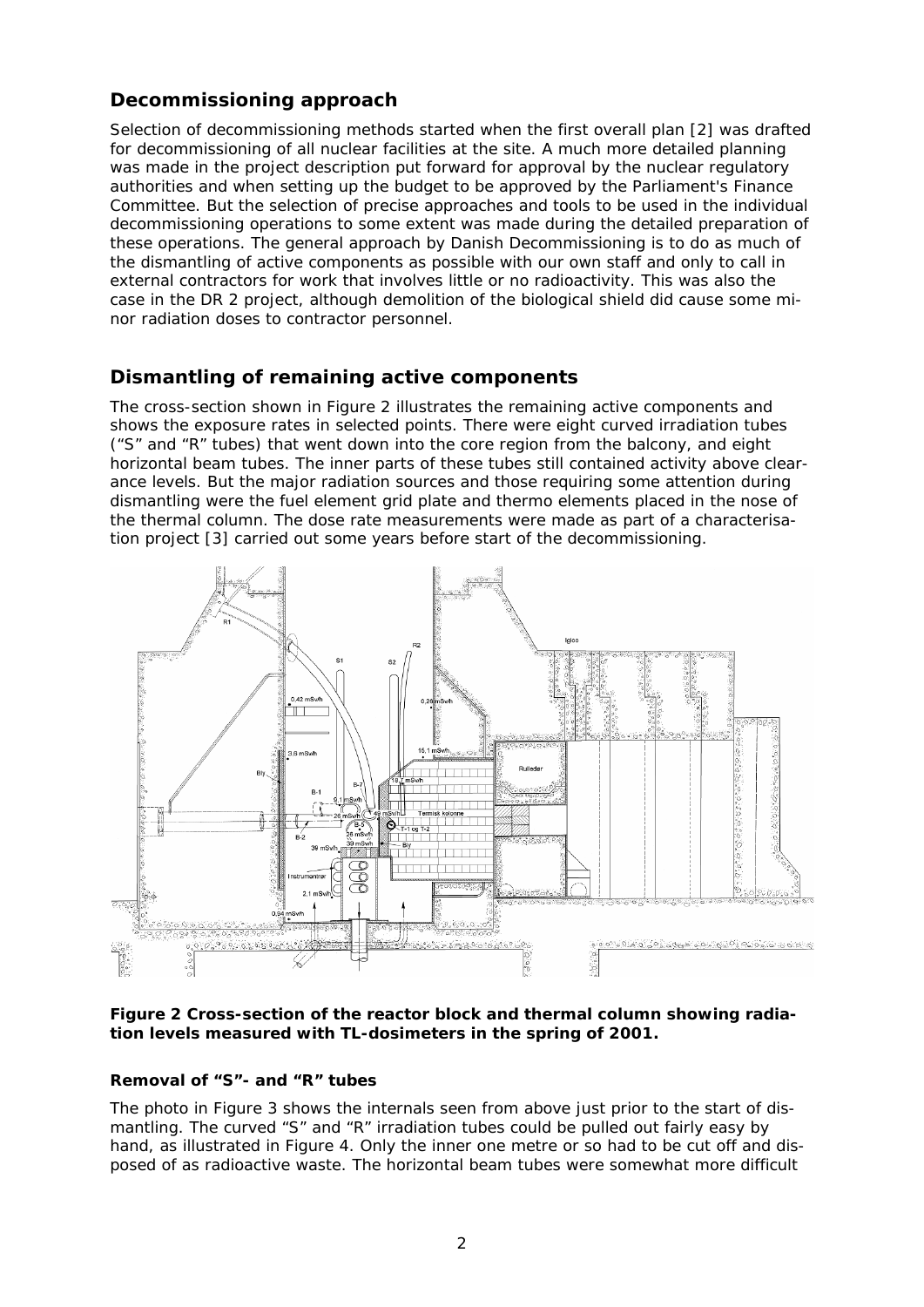to remove. For one thing they were much heavier and had to be pulled out by means of a small truck. But one of them also was stuck so firmly that pulling it out was abandoned. Instead it was left for being cut out together with 10 cm of the surrounding concrete by diamond wire cutting in conjunction with the demolition of the biological shield.

<span id="page-2-1"></span>

**Figure 3 Remaining internals of the reactor tank** 



**Figure 4 Removal of an "S" tube** 



**Figure 5 Removal of a beam tube (plug)** 

### <span id="page-2-0"></span>**Removal of graphite from the thermal column**

The thermal column contained approximately 200 graphite stringers of mainly 1 metre length with a total weight of around 2 tons. The graphite was removed before proceeding with the internal parts of the reactor tank, in order to allow access to the lead nose of the column from the back side ([Figure 6\)](#page-3-0). The graphite could be approached on the outer side for measuring of radiation levels, but there were concerns that the inner part of the stringers would present serious levels of radiation. It was, therefore, decided that close handling by the staff should be minimised.

In relation to other works DD-staff had developed purpose specific pneumatic tools with vacuum suction pads and methods for lifting and removal of graphite and other materials with even surfaces. The device was therefore already available in DD and required only minor maintenance and changes before it could be applied [\(Figure 7](#page-3-1)).

The work included removal of all the graphite stringers to dedicated containers including measurement and registration of each individual stringer. This registration together with experiments carried out on selected stringers would serve to identify stringers that had to be annealed for Wigner energy before final disposal.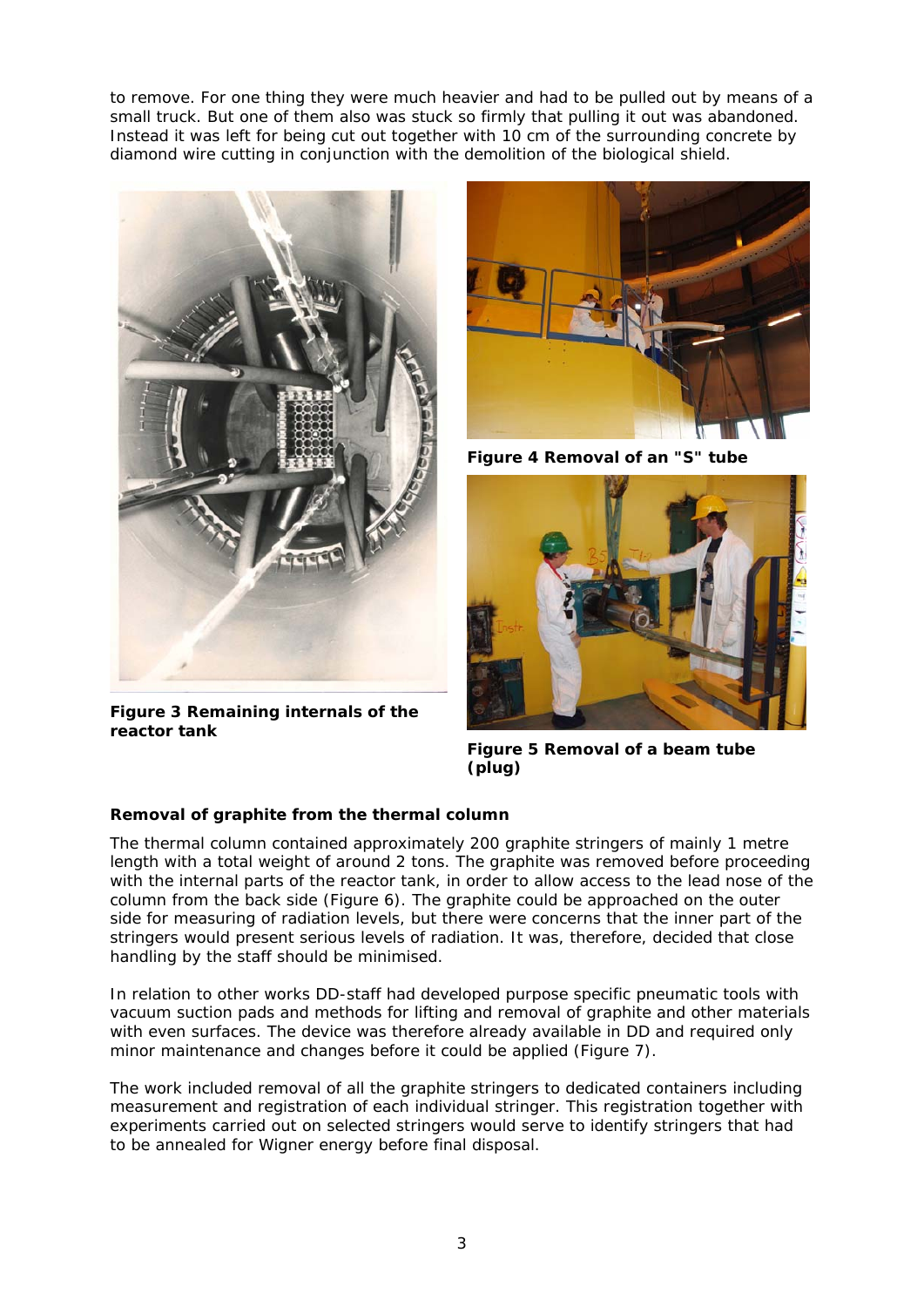The pneumatic tools were mounted on an aluminium bearing beam for lifting the graphite stringers. An extension arm was also mounted with a pneumatic device for pulling the stringers out of the thermal column. The removal of the stringers by use of the pneumatic devices proved efficient and the work was carried out safely and according to the work plan drawn up ([Figure 8\)](#page-3-0).







<span id="page-3-1"></span><span id="page-3-0"></span>**Figure 6 External surface of the thermal column** 

**Figure 7 Graphite stringers removed and placed in waste container by use of vacuum lifting device** 

**Figure 8 Arrangement for remote handling of graphite and packaging of container** 

Subsequent tests showed that Wigner energy was indeed present in about half of the graphite stringers, i.e. the ones that had been closest to the reactor core. The amounts of Wigner energy are not very high, but it is the plan to anneal these stringers anyway.

#### **Removal of the lead nose of the thermal column and the grid plate**

As mentioned earlier, the nose of the thermal column and the grid plate were found to be the most active components in the reactor tank. The radiation level measured on the outer side of the lead nose after removal of the graphite stringers [\(Figure 9\)](#page-4-0) was around 2 mSv/h. From previous measurements it was known that the highest radiation level inside the reactor tank was right in front of the lead nose with a level of 60 mSv/h. The majority of the radiation was considered to be coming from the grid plate but a fair amount originated from the lead nose with its position directly up to the core of the reactor. After removal of the graphite it was found that the majority of the radiation in the thermal column could be located to the central part of the lead nose containing built-in thermo elements.

The lead nose was cut loose from the thermal column casing by means of plasma cutting. The plasma cutter was mounted on an extension arm of 2 metres in order for the operator to have some distance to the source. In addition, the nose was shielded by means of 300 mm thick concrete blocks, cf. [Figure 10.](#page-4-0) The cutting was performed by 2 operators, with one doing the cutting with the extension arm and the second one managing the power switch from a distance of approximately 4 metres to the column. This was found to ensure sufficient safety in relation to the radiation but also to the fact that the plasma cutter requires high voltage supply and works by electrical contact between the cutter and the medium to be cut.

The plasma cutter subsequently was used in the same manner to cut out the grid plate and other remaining structures in the reactor tank, cf. [Figure 11](#page-4-1) and [Figure 12.](#page-4-1) Furthermore, plasma cutting proved very useful for cutting up the thermal column casing, which was made of 19 mm aluminium plates lined with 6 mm Boral plates on the side facing the graphite. A number of tests were made with various cutting tools, such as circular saws of different types and plasma cutter. The problem was to cut through a construction consisting of both the 'soft' material aluminium and the particularly 'hard' Boral plates, with a thickness totalling 25 mm. The plasma cutter did it quickly and without problems.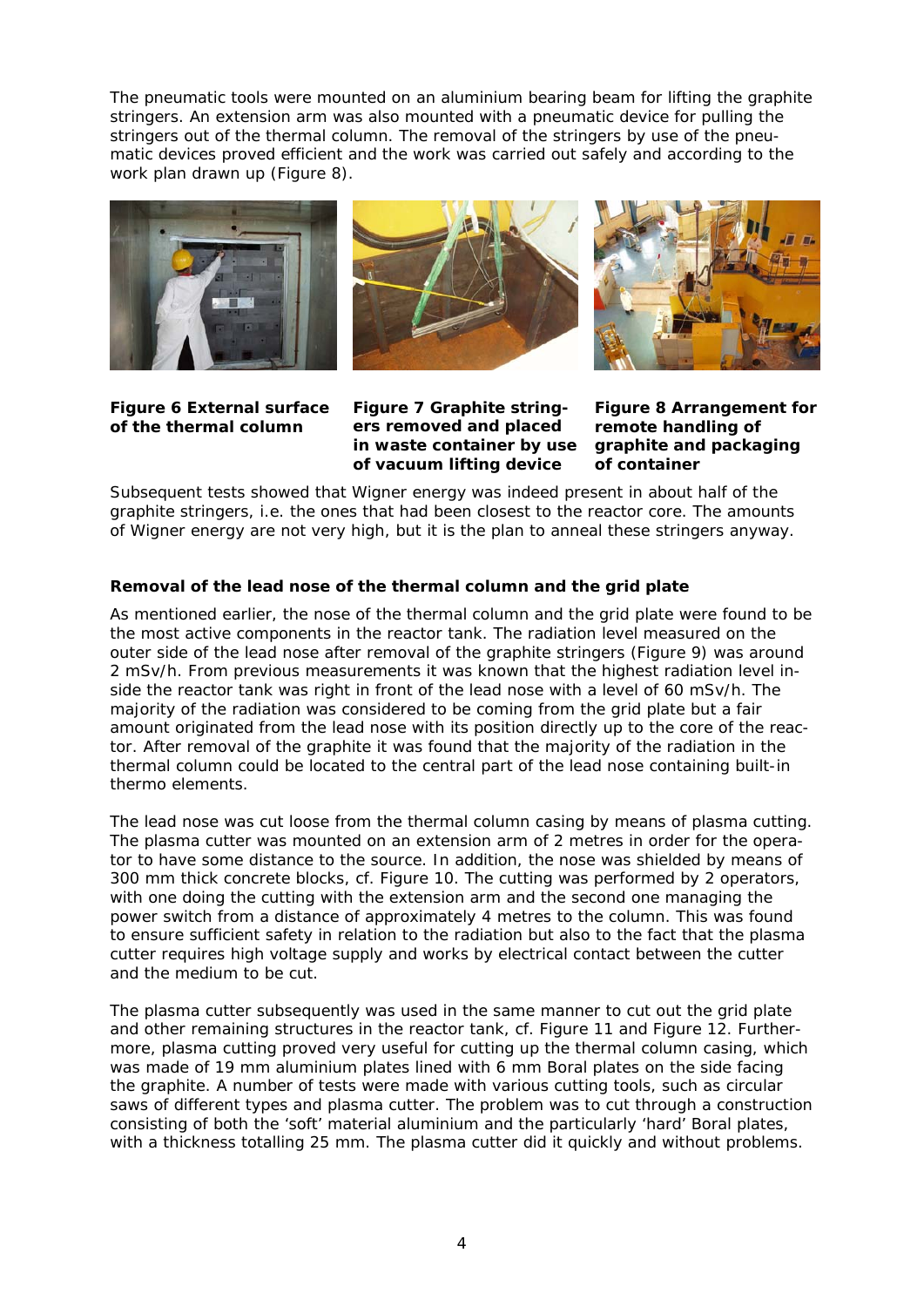

**Figure 9 Thermal column with lead nose exposed** 



**Figure 10 Plasma cutting of the lead nose** 

<span id="page-4-0"></span>



**Figure 11 Sketch of the aluminium grid plate** 

**Figure 12 Grid plate being cut loose** 

## <span id="page-4-1"></span>**Demolition of the biological shield**

The concrete demolition was carried out by an external contractor following a tendering process where the tenderers were given some freedom in the choice of methods, but for instance with the explicit requirement that water was not to be used, for instance with wire cutting. DD had some bad experience with wet wire cutting in the DR 1 demolition and, therefore, selected to prescribe the somewhat more expensive dry methods.

#### **Characterisation of the activity content in the concrete**

Prior to issuing the call for tenders DD had established which parts of the concrete could be cleared as non-radioactive and which parts had to be disposed of as radioactive waste.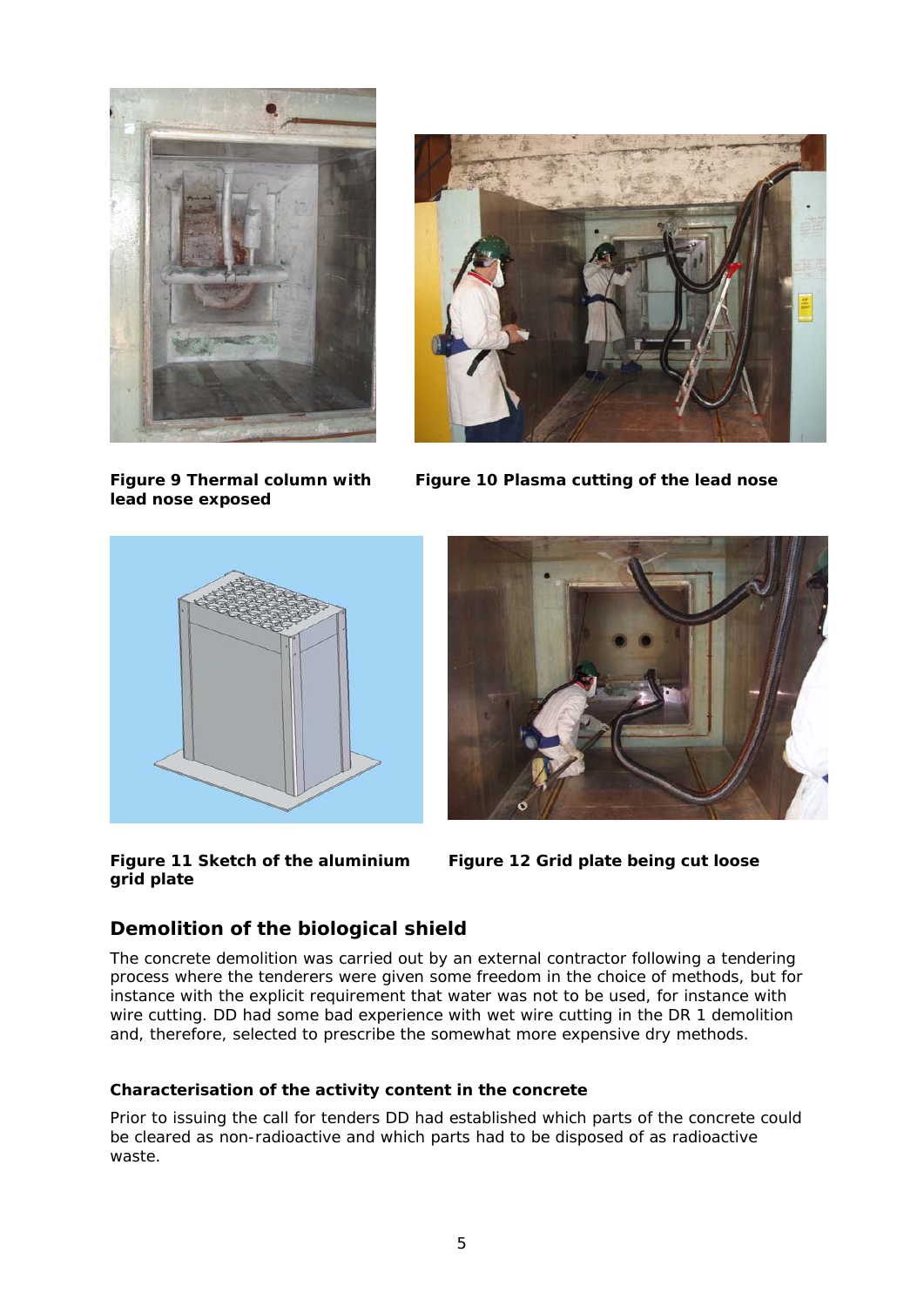A total of 20 drill cores were taken in the reactor block in order to determine the amount and distribution of neutron-activated concrete in the concrete structure. All drilling samples were taken horizontally. In most of them drilling was done towards the vertical centreline of the reactor tank. This generated a direct activity profile through the concrete layer. However, drill cores were also taken to determine the activity profile around the beam tubes and near the thermal column. Initially, taking a drilling sample from the floor/floor deck underneath the reactor block was contemplated. However, it was subsequently decided to let the active profile in the concrete continue down into the floor.

Based on the drill core examinations and analyses in DD's Clearance Laboratory, it was determined that the non-clearable concrete (the "active profile") extended cylindrically from the core in a thickness of one metre in the concrete structure, cf. [Figure 13](#page-5-0). Actually, it was a bit less, but to be on the safe side the profile was determined as stated. The height of the active cylinder was 2.5 metres from the floor with the same radius as mentioned above and 25 cm into the floor deck towards the basement. For practical reasons it was determined that the floor (deck thickness = 60 cm) underneath the reactor block was to be removed in its entirety.

<span id="page-5-0"></span>Around the horizontal beam tubes and instrument thimbles a higher degree of activation of the concrete was found close to and around the tubes. It was, therefore, decided that a profile corresponding to the outer radius of the active tube + 10 cm was to be removed as radioactive waste.



**Figure 13 Cross section of the biological shield. Only the crosshatched part was disposed of as radioactive waste** 

#### **The demolition process**

After selection and contracting with the best tenderer the following method of demolition and tool was agreed:

- Demolition of concrete by use of a hydraulic hammer mounted on a remote operated 'Brokk' demolition robot
- Demolition of other materials by use of
	- o Plasma cutter (steel, aluminium)
	- o Dry wire cutting for cutting free the horizontal beam tubes (layers of concrete, steel, aluminium, lead)
	- o Saw, handheld (aluminium tank)
	- o Flame cutter (steel, pipes)

In order to prevent spreading of contamination to the building and the environment a tent was built around the reactor block. The tent was supplied with a filtered ventilation system, establishing a lower pressure than in the reactor building, and worked very well; no contamination was detected outside the tent at any time.

The main part of the concrete demolition was done by hydraulic hammering. Only the cutting away of activated areas around the horizontal beam tubes was done by wire cutting.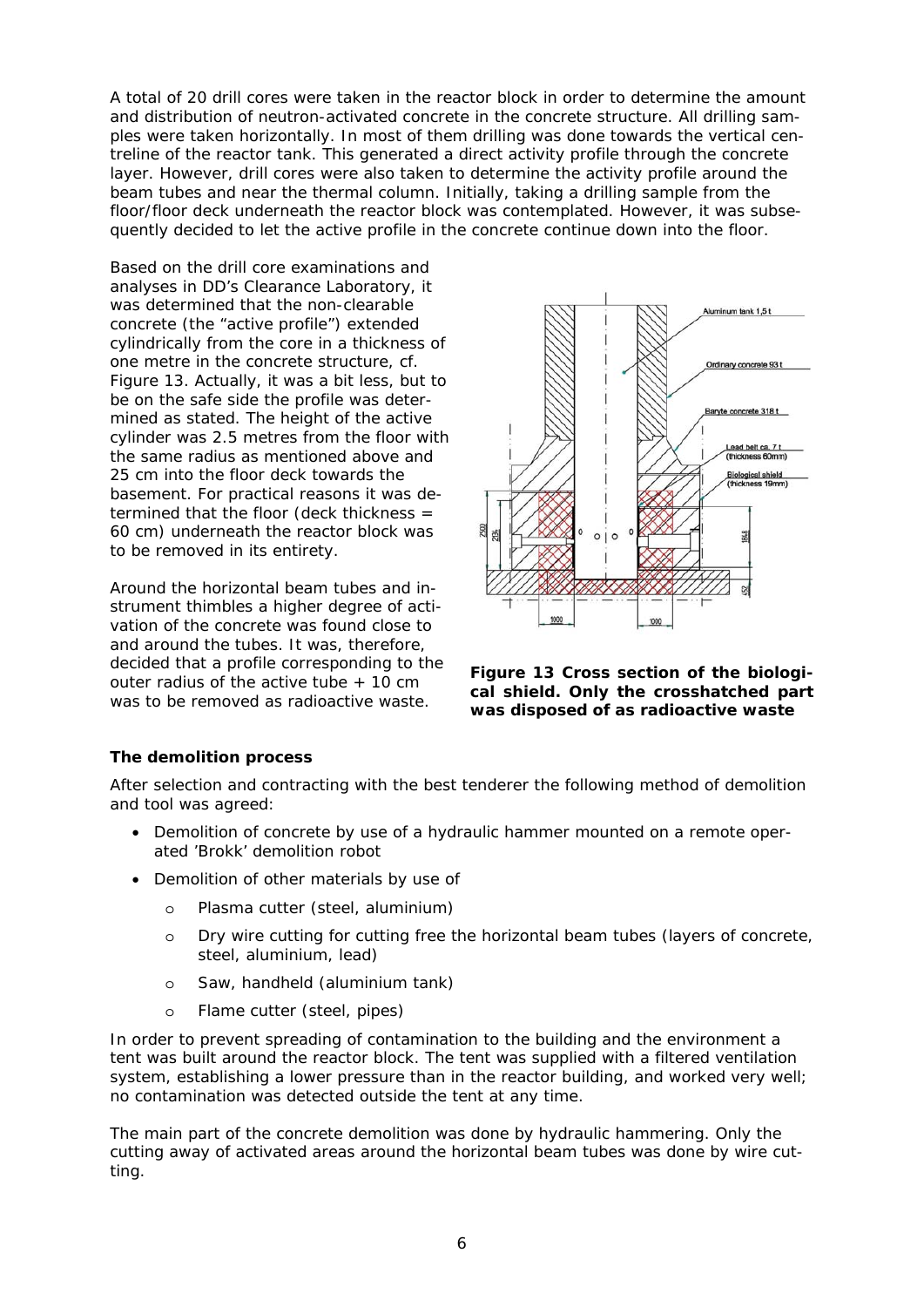The biological shield was demolished from the outside and in, i.e. removing the nonactive parts first. This approach was considered acceptable, even though it left the most active part exposed in the end. Due to the long time that had passed since shut down of the reactor the activity levels in the concrete and other materials were moderate and did not present any health physical problems.

As breaking down concrete by means of hydraulic hammering is not a very precise method, a way had to be found to show the operator of the demolition robot that he had come to the borderline between material to be cleared and material to be considered radioactive waste. This was achieved by drilling a number of horizontal and vertical holes along the dividing lines established by the characterization analyses, mentioned above. In addition to checking that no material had been hammered away beyond the dividing line, spot checks of the demolished "non active" material were performed.

The following pictures, [Figure 14](#page-6-0) [–Figure 17,](#page-7-3) show the progress of the demolition of the concrete shield. The work carried out by the external contractor was conducted without any significant problems and on time.



**Figure 14 Start of demolition from a platform** 



**Figure 15 Chimney down, reactor tank exposed** 

### <span id="page-6-0"></span>**Change of end state for the decommissioning**

Originally it was the intention to decommission the DR 2 to green field, including removal of the reactor building. However, during the dismantling process DD realised that it would be useful to keep the building and its facilities, including for instance the 15 t crane, for handling of large components dismantled from the other facilities at the site. Therefore – and in agreement with the nuclear regulatory authorities – the project ended with control measurements documenting that no activity from the operation from DR 2 was left, except some contamination in a pipe that is cast into the bearing construction. The removal of this pipe and demolition of the building will wait until the final stages of the overall decommissioning project at Risø.